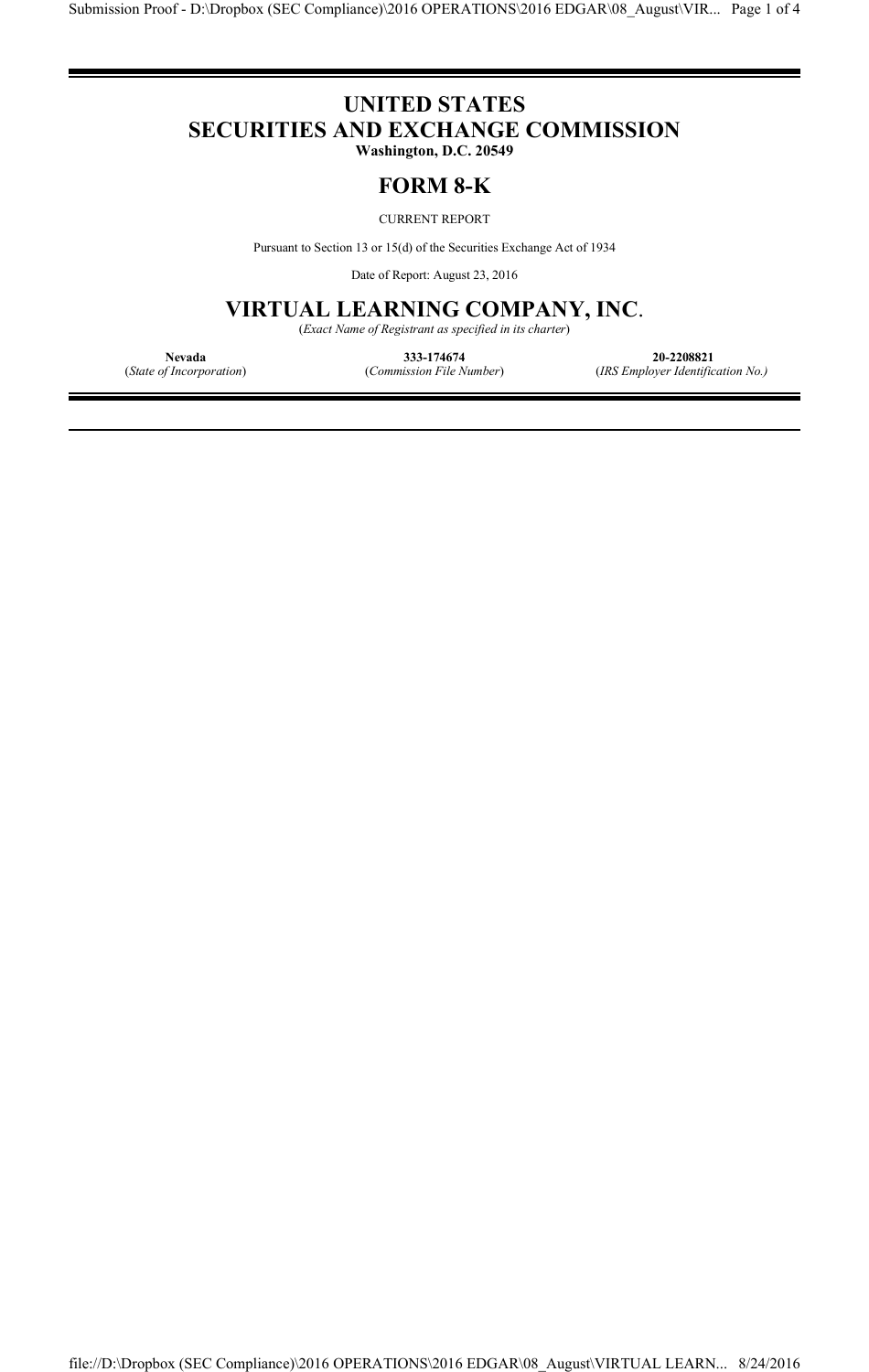#### **Item 5.02** *Departure of Directors or Principal Officer; Election of Directors; Appointment of Principal Officers*

On August 18, 2016, at a duly called meeting of the board of directors of the company, Valerie Jones was appointed to the office of Secretary of the corporation. Further, Richard Pezzullo was appointed by the existing director, Vincent Simonelli, to fill one of the vacancies on the board of directors and will serve on all committees of the board until the next annual election.

Both appointees accepted their new positions.